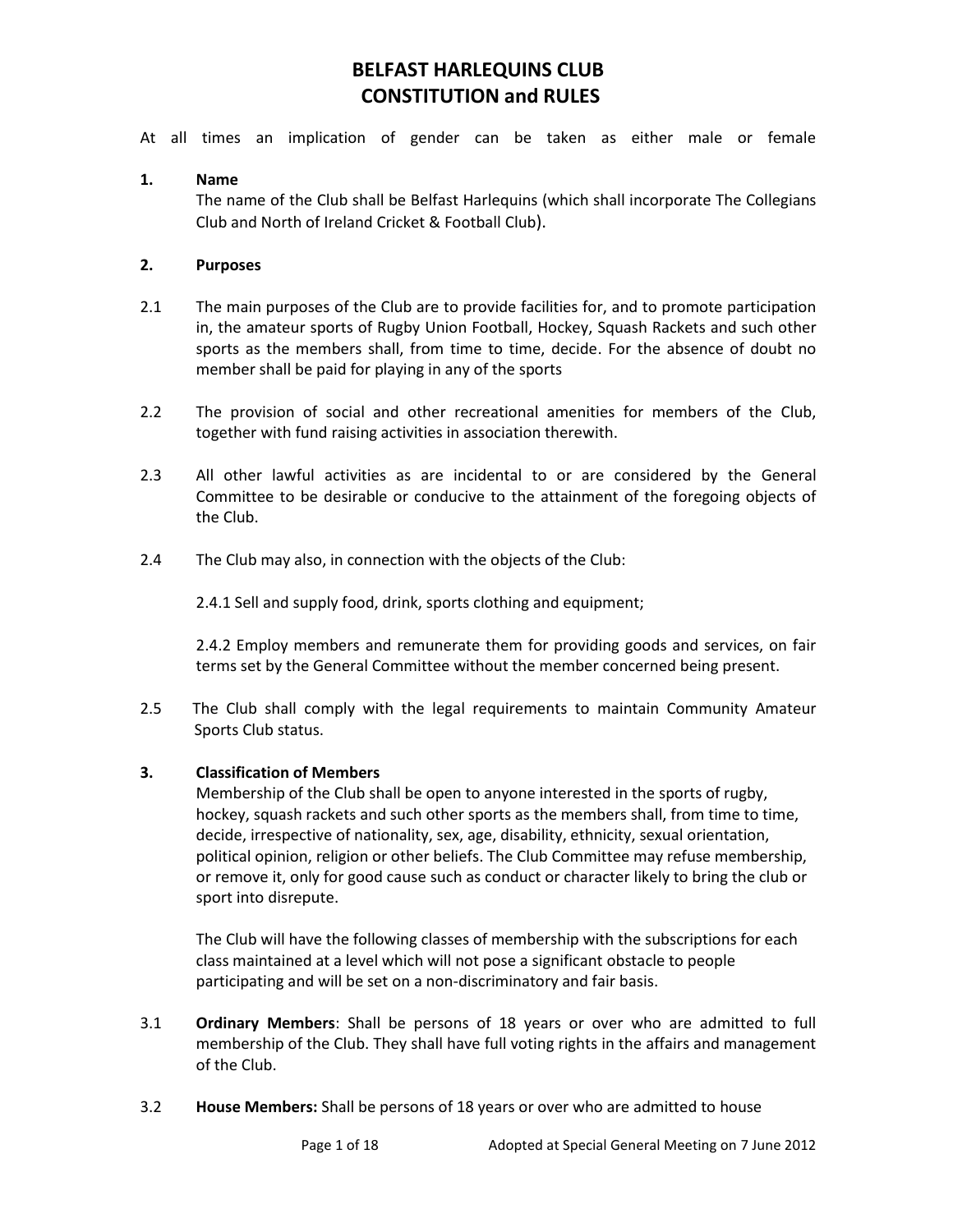membership of the Club. They shall have no voting rights in the affairs and management of the Club.

- 3.3 **Associate Members**: Shall be persons of 18 years or over who are not existing members of Belfast Harlequins. Fully paid up members of Belfast Bowling Club shall be Associate Members. Associate Members shall have no voting rights in the affairs and management of the Club.
- 3.4 **Junior Members**: Shall be persons under 18 years of age.
- 3.5 **Student Members:** Shall be persons aged between 18 years to 22 years attending a further education college or university or studying for professional or technical qualifications. They shall have full voting rights in the affairs and management of the Club. The age limit may be extended by the General Committee at its discretion on presentation of proof of the course being undertaken.
- 3.6 **Senior Members**: Shall be members over the age of 65 years. They shall have full voting rights in the affairs and management of the Club.
- 3.7 **Country Members**: Shall be open to persons normally resident outside a circle of 100 miles radius, centred on the Clubhouse at Deramore Park. If the normal residence of any member changes to a place outside such a circle they may request transfer to country membership. A Country Member must transfer to the appropriate category of membership when their normal residence changes to a place inside such a circle and they will become liable for the full subscription for that category from such date.
- 3.8 **Family Members:** Shall be restricted to family groups of two adults who have not previously been members of Belfast Harlequins and up to three children under the age of 18 per family. At least one of the children must be an active member of the mini rugby or hockey groups. Family Members shall have no voting rights in the affairs and management of the Club.
- 3.9 **Honorary Members**: Shall be persons elected by the Club at an Annual General Meeting on recommendation from the General Committee. 3.9.1 There may not be more than 10 Honorary Members at any one time. 3.9.2 Honorary Members shall not pay any entrance fee or subscription. 3.9.3 Honorary Members shall be entitled to all the benefits and privileges of membership
- 3.10 **Spouse or Partner Members**: Shall be spouses or partners of Members. Spouse or Partner Members shall have no voting rights in the affairs and management of the Club.
- 3.11 **Life Members**: Shall be members who have been accepted as Life Members in accordance with the provisions of Rule 8.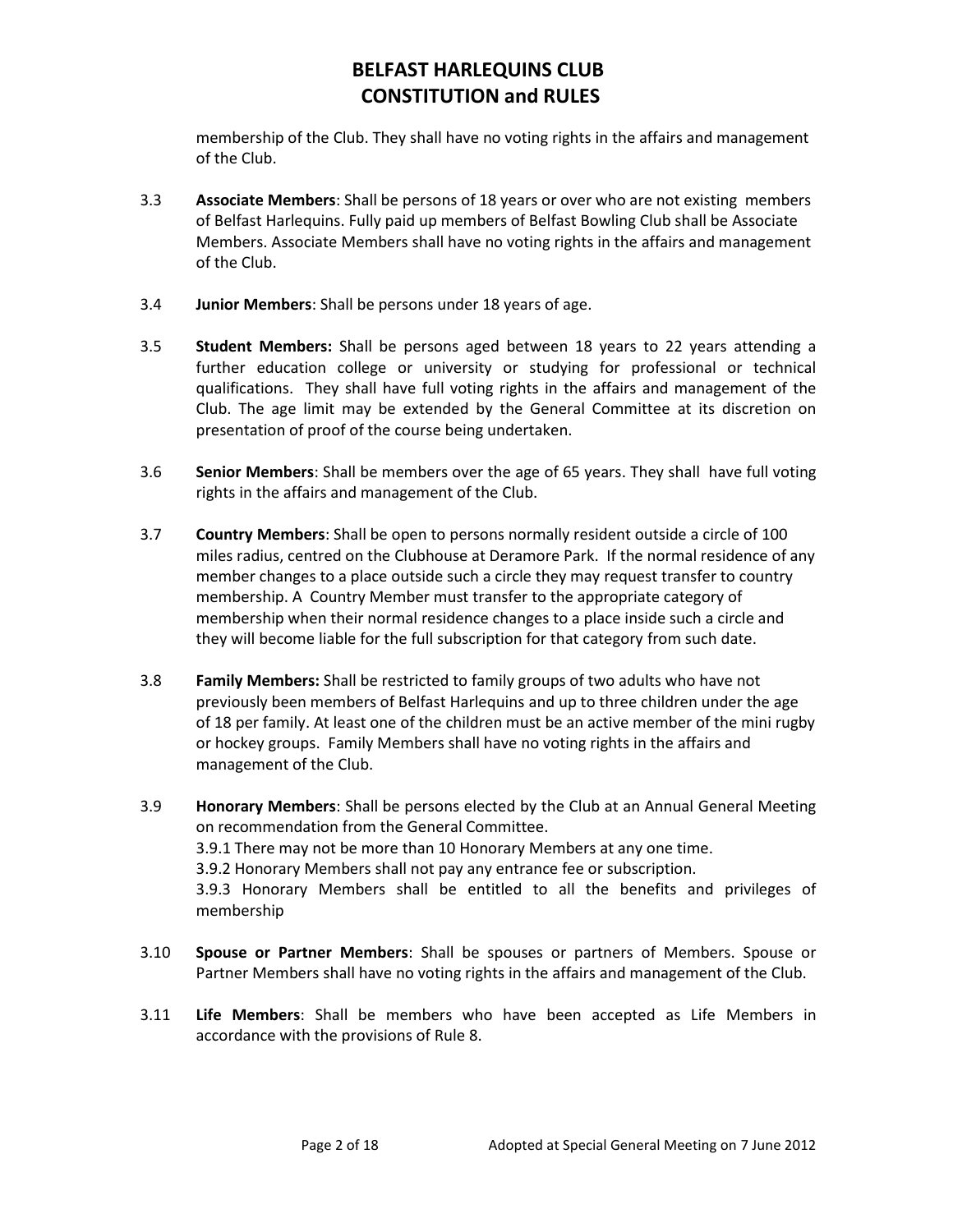#### **4. Admission of Members**

- 4.1 A candidate must complete a membership application form which will be considered by the General Committee.
- 4.2 A candidate who receives the votes of the majority of the General Committee shall be declared elected.
- 4.3 No candidate shall be admitted as a member if in the opinion of the General Committee shown by simple majority, his character or conduct is such as to be injurious to the Club or for any reasonable cause the General Committee shall decide that such candidate would not be a desirable member of the Club.
- 4.4 An appeal against a refusal of membership may be made by the unsuccessful candidate in writing to the Club Secretary for consideration by the members of the Club at the first General Meeting of the Club held after the date of refusal. A simple majority of those entitled to vote at the General Meeting will be sufficient to overturn any previous refusal.

### **5. Inaccuracies in candidates' details**

Any omission from or inaccuracy in the particulars furnished to the Secretary may at the General Committee's discretion invalidate a proposal and any election made in consequence of it.

### **6. Procedure after election**

- 6.1 Immediately a candidate is elected he shall:
	- 6.1.1 Be given notice of his election;
	- 6.1.2 Be furnished with a copy of these rules
- 6.2 On election a candidate becomes a member of the Club and is entitled to all the benefits and privileges of membership, and is bound by these rules.

### **7. Subscription**

- 7.1 The Annual or other subscriptions and levies to be paid by each member of the Club shall be determined in each year by the General Committee.
- 7.2 Notwithstanding anything hereinbefore or hereinafter contained to the contrary, the General Committee shall have the power to increase any annual subscription by an amount not greater than 15% in any one year.
- 7.3 The subscription payable on election to membership shall be, *pro rata,* the full subscription for that year.
- 7.4 Any member omitting to pay his subscription on or before 30th September in any year shall, at the discretion of the General Committee, be excluded from the privileges of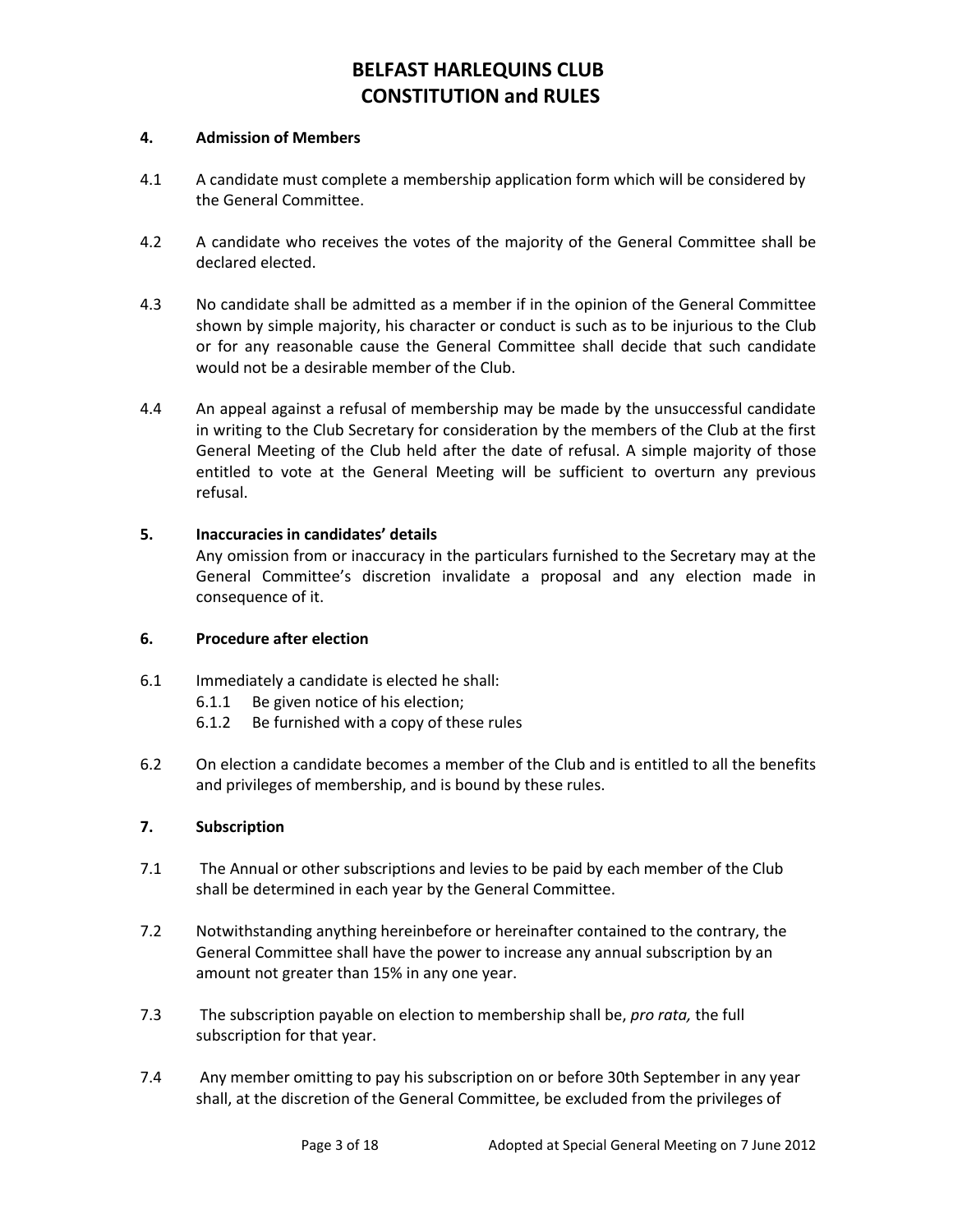membership, including selection for any team representing the Club, The Honorary Secretary shall be empowered to post on the Club notice board, as a defaulter, the name of any person whose subscription is unpaid after  $30<sup>th</sup>$  September in any year. Any member remaining in default after 31<sup>st</sup> October in any year shall, at the discretion of the General Committee, forfeit his membership.

- 7.5 Should the member, who has forfeited his membership under 7.4, at any time, give the General Committee a satisfactory explanation for an unpaid subscription, he may, at the discretion of the General Committee and on payment of arrears, be re-admitted to membership.
- 7.6 Annual membership subscriptions (inclusive of VAT, where applicable) are payable by members in each membership category on 1<sup>st</sup> June each year.
- 7.7 Members wishing to participate in all or any of the sports played by the Club shall be subject to a levy imposed by each Club section which will include, but not be limited to, insurance and other charges applied by the respective sports' governing bodies. The amount of any such levy shall be determined by the Club Sections' Committees and approved by the General Committee. Members shall nominate the sections with which they wish to be involved.

### **8. Life members**

- 8.1 A member may apply to the General Committee to become a Life member.
- 8.2 The granting of Life membership shall be entirely at the discretion of the General Committee.
- 8.3 Upon becoming a Life member the member shall make a payment representing all future subscriptions. The payment required to be made shall be determined from time to time by the General Committee.

## **9. List of Members**

An alphabetical list of the names and addresses of every official and member of the Club shall be kept on the premises of the Club.

### **10. Resignation of members**

- 10.1 Any member may resign his membership by giving notice in writing to that effect to the Secretary.
- 10.2 Every such notice must, unless otherwise expressed, be deemed to take effect as from the next day following its receipt provided that any member giving such notice after the first day of June in any year will be liable for all subscription arrears to the date of his resignation.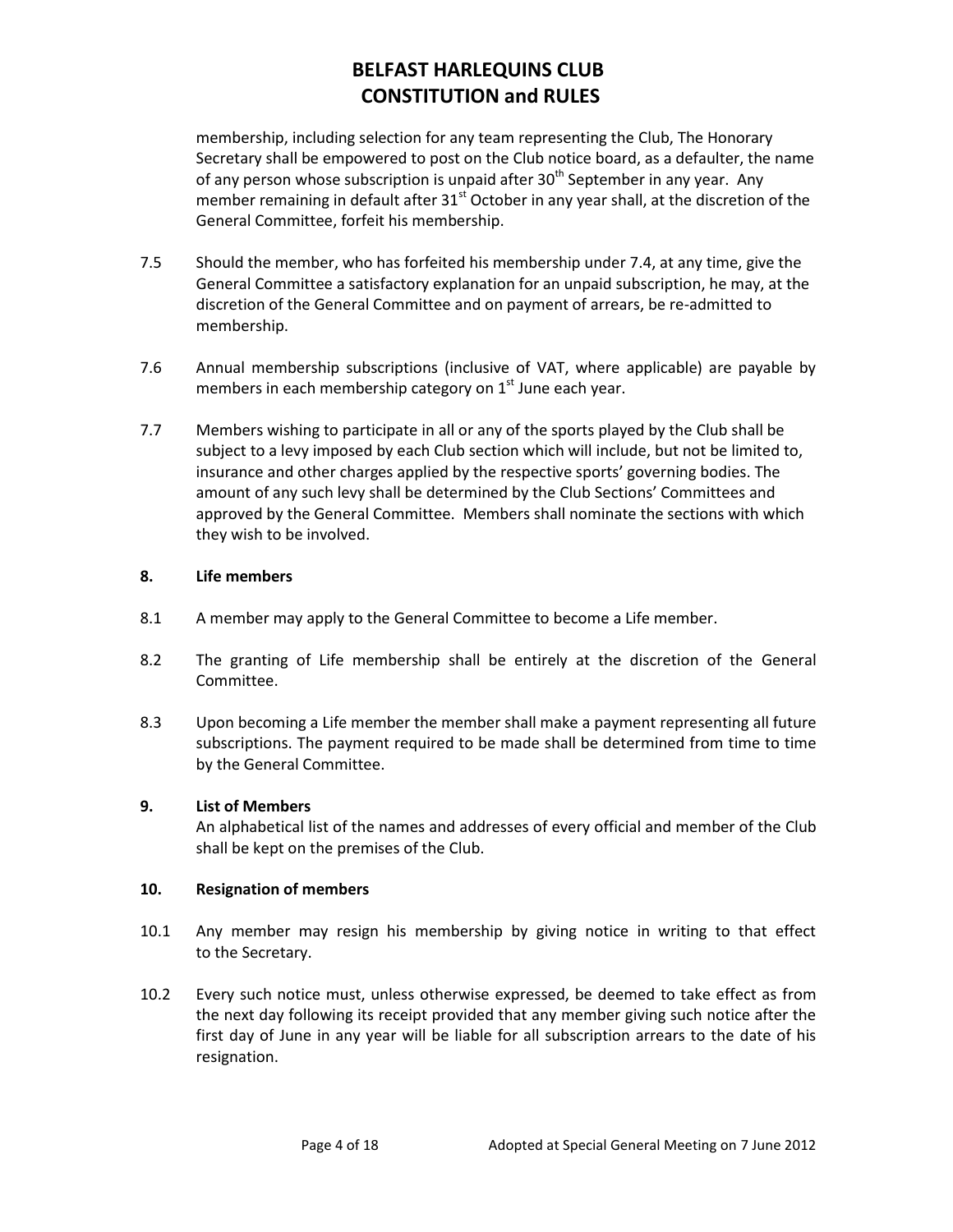#### **11 Members adjudged to have brought the Club into disrepute**

- 11.1 Any member, including life members, who shall infringe any rule or bye-law of the Club, or whose conduct, whether within the Clubhouse or elsewhere, is deemed to bring the standing of the Club into disrepute, may, at the discretion of the General Committee, have their membership, suspended or terminated.
- 11.2 Any member convicted of an offence by a court of summary jurisdiction or other court or tribunal, may be reprimanded, suspended or expelled. An opportunity shall be afforded to advance a defence.

#### **12**. **Discipline of members**

- 12.1 The General Committee may from time to time make and amend rules of behaviour and discipline for the members as it thinks necessary for the management and well-being of the Club and may impose penalties for breach of any of these rules.
- 12.2 The General Committee shall take immediate note of any breach of such rules and shall appoint a Disciplinary Sub-Committee of five members, of whom three will form a quorum, which shall call a Disciplinary Hearing to consider the breach as soon as reasonably possible.
- 12.3 The Secretary must inform the member in question of the time and place of the said Disciplinary Hearing and the nature of the complaints against him in sufficient time to afford him a proper opportunity to answer the complaint(s).
- 12.4 At the hearing the member shall be allowed to offer an answer to the complaint verbally or in writing.
- 12.5 The member is entitled to be accompanied to the Disciplinary Hearing, at his own cost, by a representative who may be a work colleague, player, family member or friend. For the avoidance of doubt legal representation is not permitted.
- 12.6 As a result of the Hearing the Disciplinary Sub-Committee may expel or suspend from the privileges of membership for such period as they may decide, any member who, in the opinion of the Disciplinary Sub-Committee has acted in contravention of the Rules of the Club or in a manner detrimental to the interests of the Club.
- 12.7 The decision of the Disciplinary Sub-Committee shall, at least, be by the majority of those present at the Disciplinary Hearing.
- 12.8 Any member considering himself aggrieved shall have the right to appeal to an Appeal Sub-Committee of five members appointed by the General Committee for the purpose. The members of this Appeal Sub-Committee must not have been members of the Disciplinary Sub-Committee originally appointed to consider the alleged breach.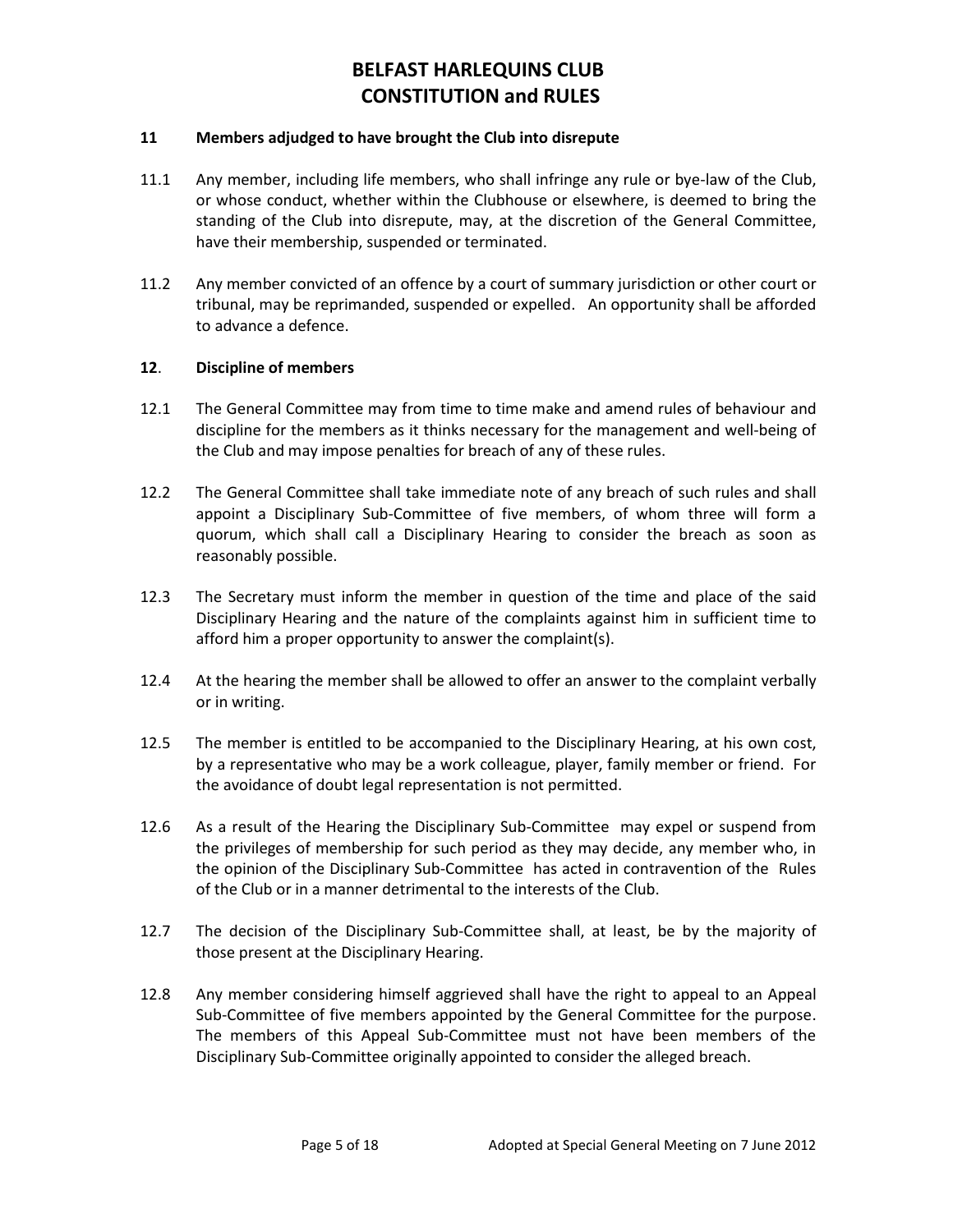- 12.9 Any such appeal must be made in writing to the Secretary within 7 days of the decision of the Disciplinary Sub-Committee being notified to the member, and the appeal shall be heard as soon as is reasonably practicable thereafter.
- 12.10 The decision of the Appeal Sub-Committee shall be final.

#### **13. Effect of ceasing to be a member**

On ceasing to be a member of the Club a person forfeits all right to and claims upon the Club and its property and funds.

#### **14. Former member/ suspended member not to be admitted**

Any member who is suspended or expelled shall not be entitled to be a visitor or a guest in the Club and shall forfeit all his rights and privileges under these Rules but if suspended shall remain liable to pay his subscription during his suspension. If in office or a member on the General Committee he shall vacate his office forthwith.

#### **15. General Committee**

- 15.1 The General Committee shall consist of the Club President, the Chair, the Honorary Treasurer, the Honorary Secretary, the Presidents or Chairs and a nominee from each of the Rugby Football, Men's Hockey, Women's Hockey and Squash Rackets sections, a nominee from Belfast Bowling Club, the Convenors of the House, Grounds, Finance, Development, Bar/facilities rental and Social sub committees and not more than four ordinary members. All the foregoing offices shall be declared vacant at the Annual General Meeting. All retiring members shall be eligible for re-election. Any member of the General Committee who does not attend 50% of the meetings held in the year shall automatically retire at the end of the year and shall be ineligible for re-election or cooption for the ensuing year. The names of those nominated as new members of the General Committee together with the names of their proposers and seconders shall be handed to the Honorary Secretary and posted in the Clubhouse not less than seven days before the Annual General Meeting.
- 15.2 The election of the Chair, the Honorary Treasurer, the Honorary Secretary, the Convenors of House, Grounds, Finance, Development, Bar/facilities rental and Social committees and up to four other members of the General Committee shall be elected by the general body of the members present at the Annual General Meeting and entitled to vote. Notwithstanding the General Committee shall have the power to co-opt additional members to serve on the General Committee where they consider that such co-option(s) would assist with the General Committee's functions. Such additional co-opted members of the General Committee may be co-opted until the next Annual General Meeting.
- 15.3 In any election members entitled to vote may cast as many votes as there are vacancies to be filled provided always that not more than one of their votes is cast for any individual candidate.
- 15.4 On divisions, the Chair may vote as a member and also, in the event of equality, may give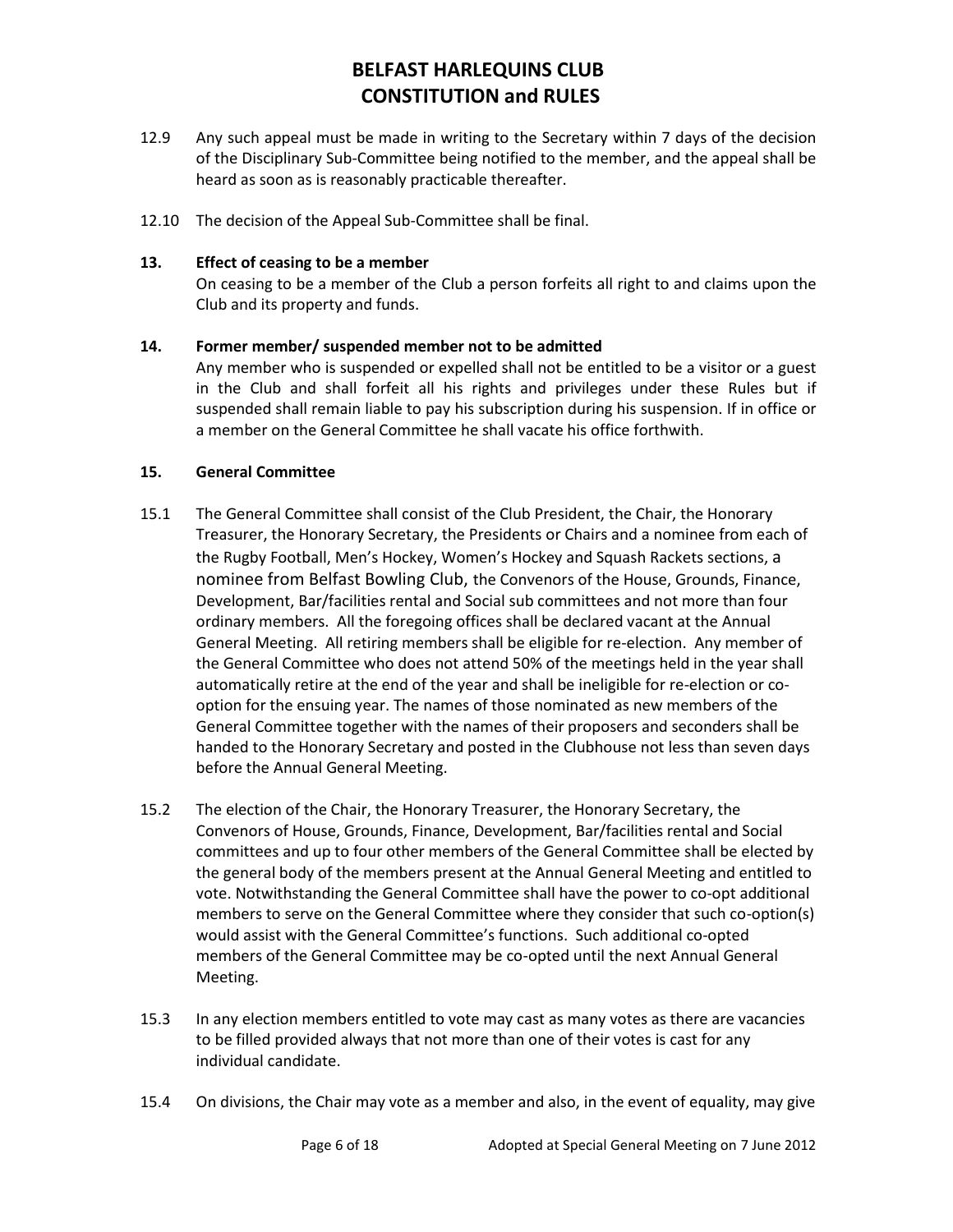a casting vote.

- 15.5 The General Committee shall meet each month where possible, but not less than ten times in every year.
- 15.6 The General Committee shall have the entire management of the business and affairs of the Club including the provision and maintenance of the Club premises and shall have the power to make By-Laws not inconsistent with these Rules, and to impose penalties for the violation of the By-Laws which shall be binding unless altered or repealed by the General Committee or at an Annual General Meeting.
- 15.7 Ten members of the General Committee shall form a quorum.
- 15.8 Minutes of all the proceedings of the General Committee must be taken and must conform with the requirements of the Registration of Clubs (Accounts) Regulations (N.I.) 1997 or any amendment to or re-enactment of the said regulations.
- 15.9 The General Committee shall be the sole interpreter of the Rules of the Club.
- 15.10 Only fully paid up members of the Club may serve on the General Committee.
- 15.11 Members of the General Committee and the Section Committees shall be entitled to be indemnified against any liability incurred in the proper running of the Club out of the assets (but limited to the assets) of the Club.
- 15.12 The General Committee may rent all or part of the premises and grounds to a body or person if doing so is deemed to be advantageous to the Club and does not cause unacceptable interference to the sporting and social activities of members.
- 15.13 The General Committee and Section Committees shall have due regard to the law on disability discrimination and child protection.
- 15.14 The General Committee shall appoint each year a Club President. This is likely to be, but not limited to, the President of the Rugby Football Section.

### **16. Vacancies on General Committee**

- 16.1 The General Committee may appoint a member to fill any casual vacancy on the General Committee until the next Annual General Meeting.
- 16.2 Any member so appointed must retire at the next Annual General Meeting but may be elected as a member of the General Committee at that meeting.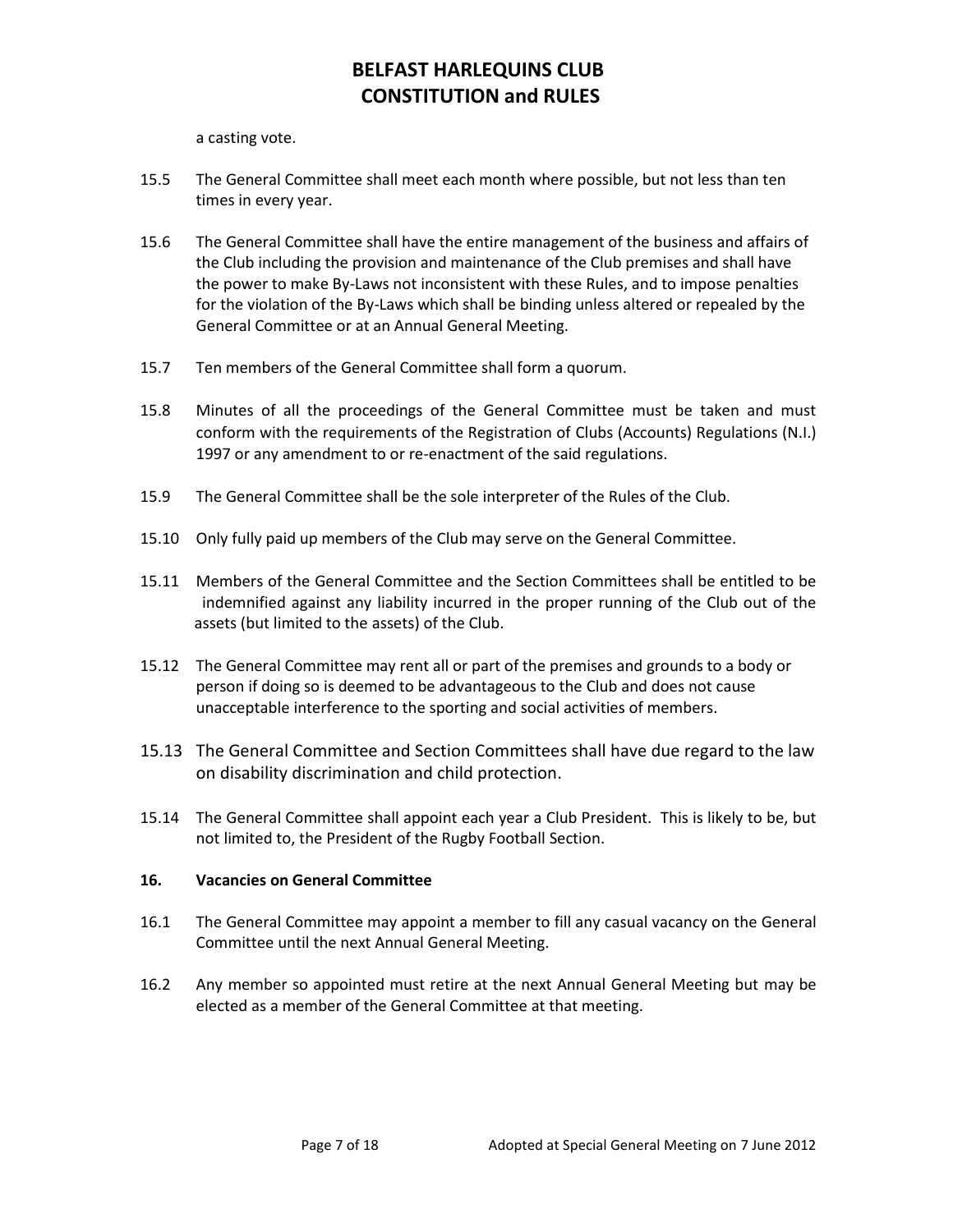#### **17. The Club President**

17.1 The Club President shall, where appropriate, represent the Club at all internal and external functions.

#### **18. Duties of the Secretary**

- 18.1 The Secretary shall deal with the day to day administration of the Club.
- 18.2 The Secretary shall attend at General Committee meetings and other meetings of the Club and shall keep a minute book in which he shall enter minutes of the proceedings at all such meetings and such minutes when signed by the Chairman shall be deemed conclusive of the truth of the matters therein contained.
- 18.3 The Secretary shall be responsible for dealing with the renewal of the registration of the Club in compliance with the Registration of Clubs (NI)Order 1996 or any statutory amendment or re-enactment thereof.
- 18.4 The Secretary shall be responsible for attending to all correspondence on behalf of the Club.
- 18.5 The Secretary shall be responsible for arranging disciplinary hearings and appeals where necessary, in compliance with these Rules.

#### **19. Duties of the Treasurer**

- 19.1 The Treasurer shall receive the subscriptions of members as well as other monies that may be paid from time to time into his hands by any person on account of the Club.
- 19.2 The Treasurer shall be responsible for the same and place them, as soon as is reasonably possible, in a bank to the credit of the Club.
- 19.3 The Treasurer shall pay all accounts after they have been approved by the General Committee and shall furnish a statement of income and expenditure to the Annual General Meeting and whenever required to do so by the Committee.
- 19.4 The Treasurer shall prepare profit and loss accounts quarterly and submit these to the General and section committees.
- 19.5 The Treasurer shall take all necessary steps to ensure compliance by the Club with the Registration of Clubs (Accounts) Regulations (NI) 1997.

#### **20. Club Sections**

20.1 The Committee of each section shall consist of a President, a Chairman, an Honorary Secretary, an Honorary Treasurer and five members elected at the Annual General Meeting of each section. The Committee of each section shall have the power to co-opt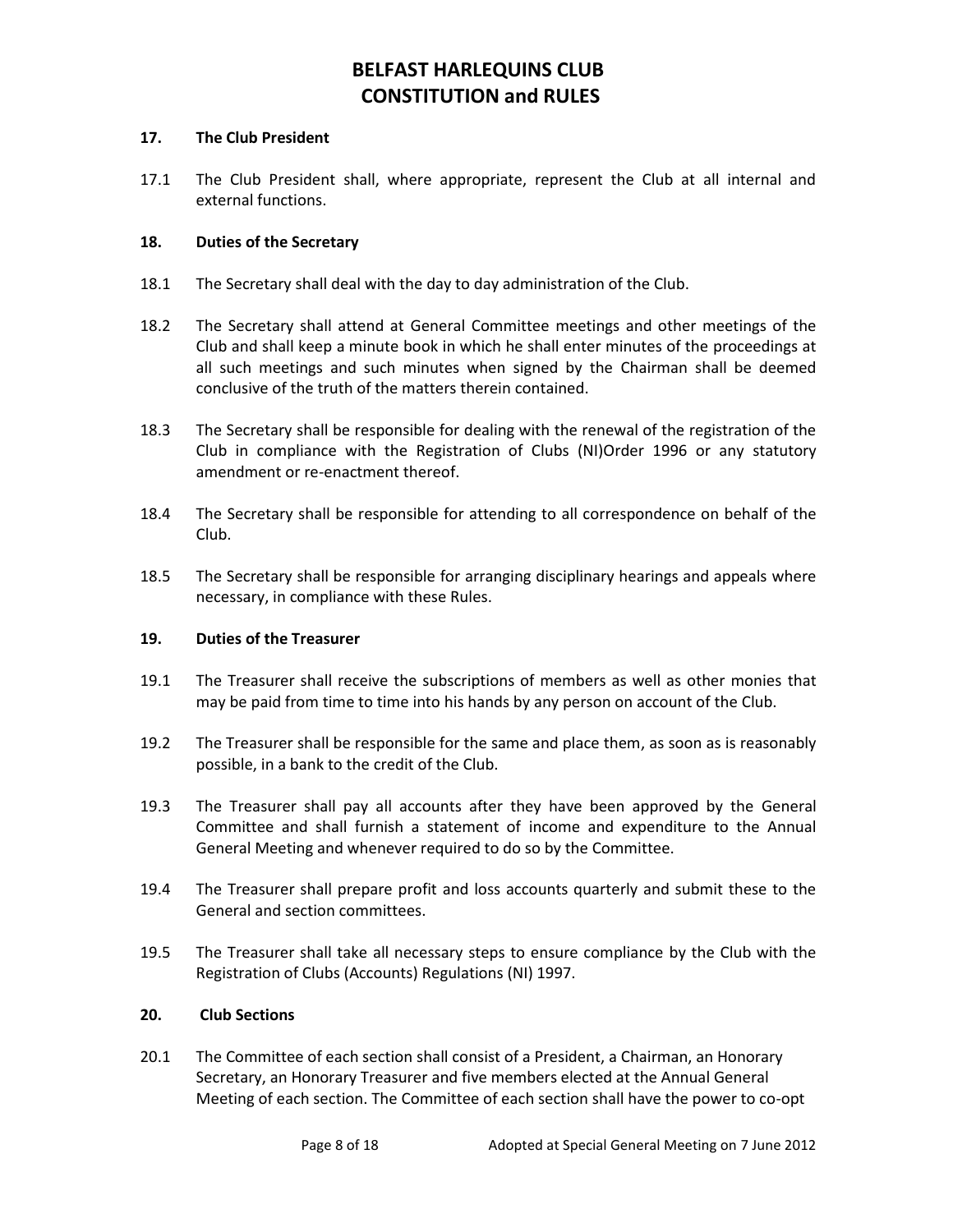any additional members to serve on the Club Section Committee where they consider that such co-option(s) would assist with the Club Section Committee's function. The Chair of the General Committee together with the Honorary Secretary and Honorary Treasurer of the Club shall be ex-officio members of every Section Committee.

- 20.2 The Minutes of each Section Committee shall be kept by the Section Honorary Secretary and a written or verbal report of the conduct of the affairs of each Section Committee shall be submitted to each Meeting of the General Committee by a representative of each section.
- 20.3 Club Section committees shall meet at least monthly in the Clubhouse.
- 20.4 The Section Committees will retire at the Annual General Meeting of each appropriate Section.
- 20.5 All members of Section Committees shall be eligible for re-election.
- 20.6 A Member shall cease to be a member of a Section Committee if he fails to attend three consecutive committee meetings without reasonable excuse.
- 20.7 Only fully paid up members of the Club may serve on a section committee.

#### **21. Trustees**

- 21.1 The Trustees shall be nominated by the General Committee from the members of the Club entitled to vote, subject to approval at a General Meeting of Members. A Trustee shall remain in office until death or resignation or until a General Meeting shall think proper to remove him. Where by reason of the death, resignation or removal of a Trustee a new Trustee needs to be appointed, or if the General Committee deems it expedient to appoint an additional Trustee or additional Trustees, the General Committee may by resolution nominate the person or persons to be appointed as the new Trustee or Trustees subject to the approval of members at a General Meeting.
- 21.2 There must be not less than five or more than nine Trustees of the Club.
- 21.3 The property of the Club (other than cash which must be under the control of the Treasurer) must be vested in the Trustees to be dealt with by them as the General Committee from time to time may direct by resolution and an entry in the minute book is conclusive evidence of such resolution.
- 21.4 The Trustees and their Executors and Administrators shall be entitled to be indemnified against actions, claims, costs, damages and expense out of the Club assets.
- 21.5 Any statement of fact in a deed of appointment of new Trustees, in favour of a person dealing bona fide and for value with the Club or the General Committee, is conclusive evidence of the fact so stated.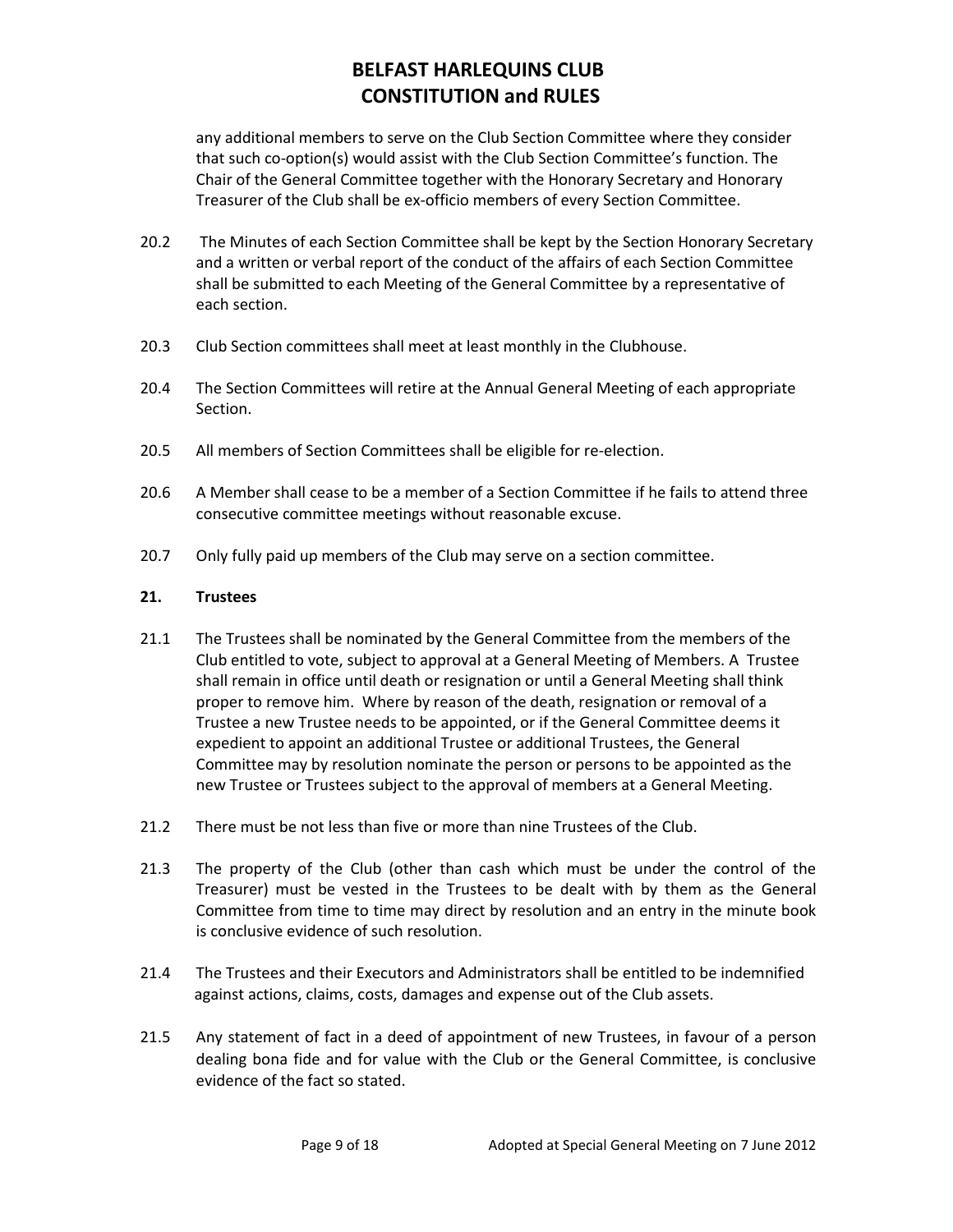21.6 The Trustees and the General Committee, or their representatives, should meet regularly, at least once in every year, or more often if necessary to consider matters pertinent to the well-being of the Club.

## **22. Resignation/removal from the General or Section Committees**

22.1 A Committee Member may resign from the General Committee or Section Committees by tendering his resignation in writing addressed to the Secretary of the Club or orally at any duly constituted committee meeting.

## **23. Sub**-**committees**

- 23.1 The purchase of intoxicating liquor for supply by the Club shall be at the absolute discretion of the Bar sub-committee of not less than three members, being members of the General Committee, appointed by the General Committee for that purpose.
- 23.2 If any member ceases to be a member of the General Committee he automatically ceases to be a member of the relevant sub-committee and another member of the General Committee shall be appointed in his place.
- 23.3 The General Committee may also from time to time appoint from among its number such other sub-committees and additional officers and deputies as it deems necessary or expedient and may subject to the provisions of Regulation 19 of the Registration of Clubs (Accounts) Regulations (N.I.) 1997 delegate to them such of Its powers and duties as it may determine.
- 23.4 Notwithstanding 25.3 (above) At the first meeting of the General Committee after the Annual General Meeting the General Committee will form Sub Committees as follows:
	- 23.4.1 A Finance Sub Committee with responsibility for the management and control of the finances of the Club, which Sub Committee shall consist of the Honorary Treasurer, the Honorary Treasurer of each section of the Club and five other members appointed by the General Committee.
	- 23.4.2 A House Sub Committee with responsibility for the maintenance and general condition of the Club premises and the equipment used to maintain them, which Sub Committee shall consist of at least five members appointed by the General Committee. This sub-committee may also include representatives of other Clubs using the Clubhouse at Deramore.
	- 23.4.3 A Grounds Sub Committee with responsibility for the maintenance, preparation and general condition of the Club grounds and the equipment used to maintain them, which Sub-Committee shall consist of at least five members appointed by the General Committee. This committee may also include representatives of other Clubs using the grounds at Deramore.
	- 23.4.4 A Development Sub Committee with responsibility for the development of the Club's grounds and facilities, which Sub Committee shall consist of such members as appointed by the General Committee.
	- 23.4.5 A Bar and Social Sub-Committee with particular responsibility for coordinating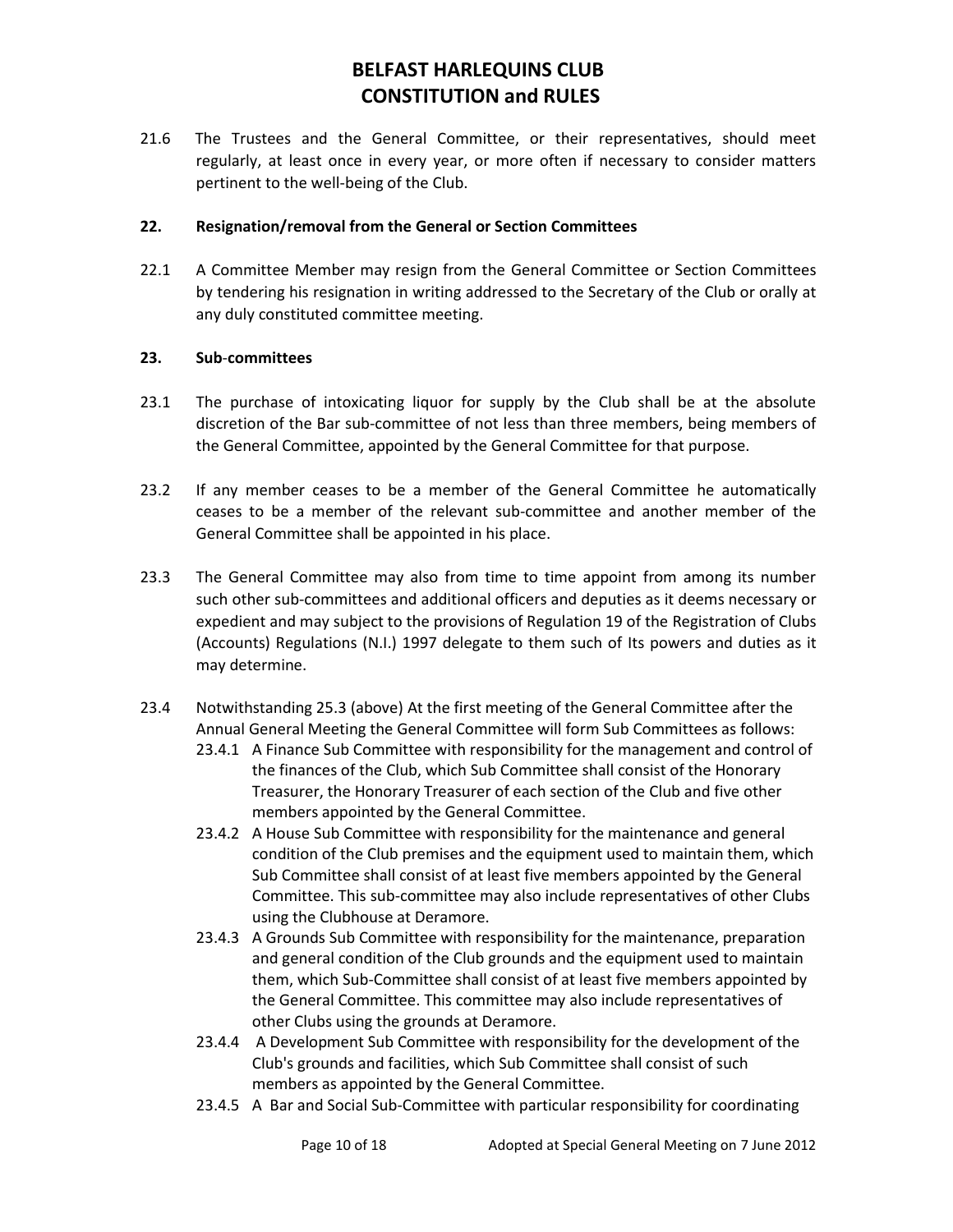social events, the operation of the bar and the hire of such Club facilities, which Sub Committee shall consist of five members appointed by the General Committee.

- 23.4.6 The members of the Finance, House, Grounds, Development, Bar and Social Sub Committees will retire at the Annual General Meeting of the Club.
- 23.4.7 Members of all Sub Committees shall be eligible for reappointment or reelection, subject to approval of General Committee
- 23.5 With the exception of any sub-committee of less than 5 members and the subcommittee concerned with the purchase of intoxicating liquor for supply by the Club, the General Committee may co-opt any member to the General Committee or any subcommittees provided that the number so co-opted does not exceed one third of the total membership of the General Committee or sub-committee.

### **24. Regulations**

- 24.1 The General Committee may from time to time make, and amend regulations (not inconsistent with these rules) as it thinks necessary for the management and well-being of the Club and may impose reasonable fines for breach of any of those regulations.
- 24.2 A member who has incurred a fine must be notified by the Secretary, and requested to pay the fine immediately, and in default of payment within 10 days from the date of the notice, he ceases to be a member of the Club.
- 24.3 All regulations made by the General Committee under this rule are binding on the members until repealed by the General Committee or set aside by a resolution of a general meeting of the Club.

### **25. Employees**

The General Committee may appoint, pay and dismiss such employees as it deems necessary subject always to the provisions of the Employment Rights (NI) Order 1996 and any amendment thereto, and to the general law.

### **26. Borrowing powers**

- 26.1 The General Committee, having consulted with the Trustees, may decide to borrow for the purposes of the Club any amount of money (either at one time or from time to time) and at the rate of interest, in the form and manner and upon the security specified duly authorised by a resolution of the General Committee convened for that purpose.
- 26.2 The Trustees must at the direction of the General Committee make any disposition of the Club property or any part of it and enter into any agreement in relation to the Club property as the General Committee thinks proper to give security for the loan and interest.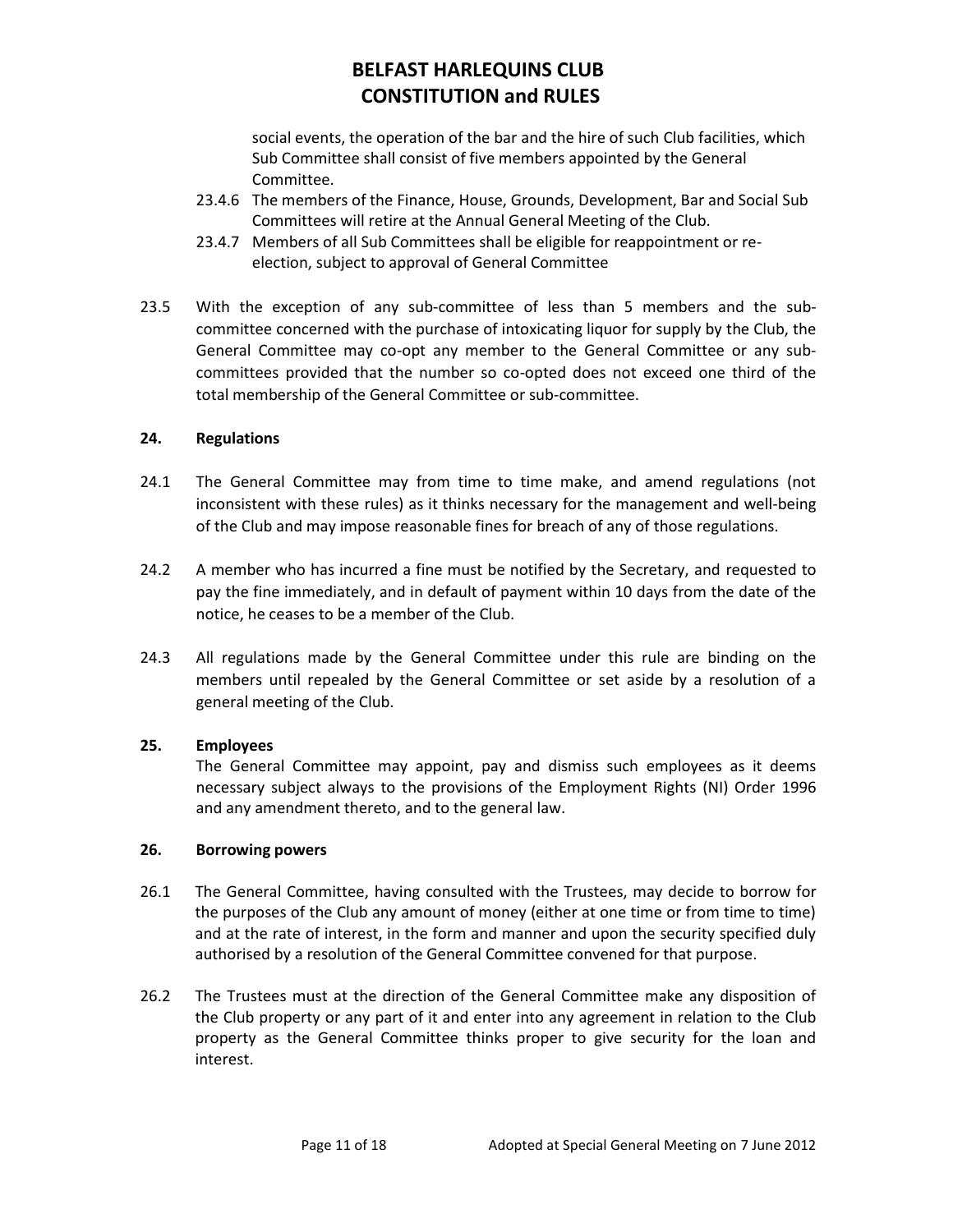26.3 Every member of the Club is deemed to have assented to the resolution as if he had voted in favour of it.

## **27. Annual General Meeting**

27.1 The Annual General Meeting of the Club must be held by  $31<sup>st</sup>$  October in each year on a date and at a time to be fixed by the General Committee and must: 27.1.1 Receive from the General Committee a report, balance sheet and statement of accounts for the preceding financial year. 27.1.2 The report, balance sheet, statement of accounts and budget must be placed in the principal Club room at least 10 days before the Annual General Meeting. 27.1.3 Fill the vacancies in the General Committee and appoint an auditor for the ensuing year. 27.1.4 Decide on any resolution which may be submitted to the meeting 27.1.5 Fix the annual subscriptions of the Club. 27.1.6 Consider any other business as determined by the General Committee.

## **28. Notice of business at Annual General Meeting**

Any member who desires to move any resolution at the Annual General Meeting must give notice in writing to the Secretary not later than ten days before the said meeting.

### **29. General Meetings**

- 29.1 The General Committee may call a Special General Meeting at any time for any specific purpose.
- 29.2 An Extraordinary General Meeting must be called within twenty one days of the receipt of a signed requisition from twenty-five members stating the object for which the meeting is to be held. No other business than that stated in the circular shall be conducted at such meeting nor shall any resolution be valid unless at least twenty-five members entitled to vote are present.

### **30. Convening General Meetings**

- 30.1 At least 10 days before the Annual General Meeting, or any Special General Meeting, notice of the meeting and the business to be transacted at it must be posted in the Club house, and a copy of the notice sent to every member.
- 30.2 No business other than that of which notice has been given may be brought forward at a General Meeting.

### **31. Proceedings at general meetings**

31.1 At all general meetings of the Club the Chair, or in his absence a member selected by the General Committee, shall take the chair.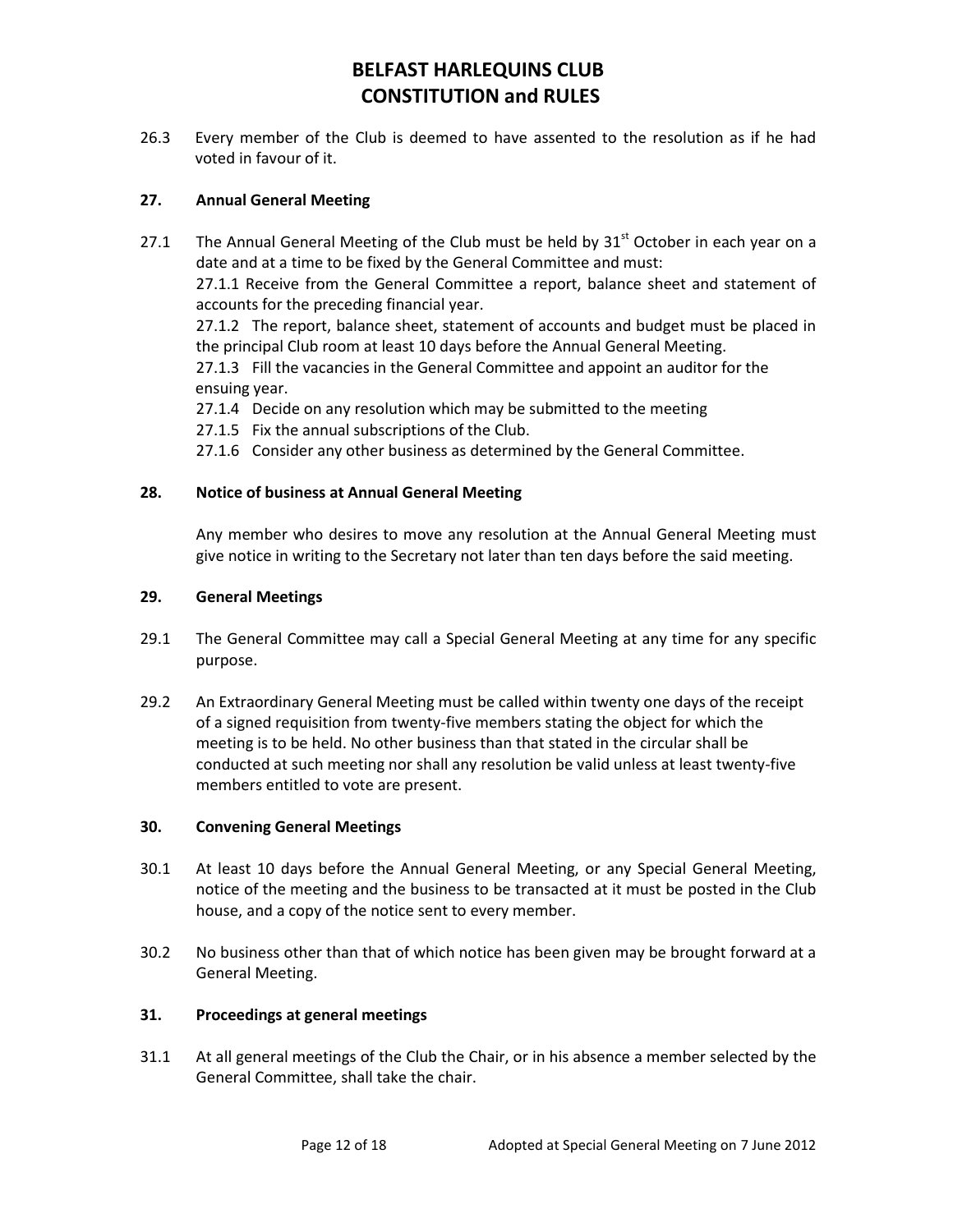- 31.2 Every member in a voting category present is entitled to one vote upon every motion, and in the case of an equality of votes the Chair may have a second or casting vote.
- 31.3 The General Committee may, if it thinks fit, make regulations enabling members unable to be present to vote by proxy or in writing.

#### **32. Quorum**

The quorum for all general meetings is twenty five.

#### **33. Voting**

The following majorities of members present and voting at general meetings are required for the passing of the following types of resolution:

- 33.1 Proposing any repeal, addition to, or amendment of the rules: 75%.
- 33.2 Relating to the expulsion of any member: 60%.
- 33.3 Relating to the dissolution of the Club, see rule 54
- 33.4 For all other business: more than 50%.

#### **34. Amendments**

- 34.1 No amendment (other than a motion for adjournment) may be moved to any resolution proposed at any Annual or Special General or Extraordinary General Meeting unless written notice of the amendment has been sent to the Secretary not less than 5 days prior to the meeting or if the meeting so consents.
- 34.2 Whenever notice of any amendment to be proposed is given, it must be posted in one of the Club's principal rooms immediately.

#### **35. Club sections' General Meetings**

- 35.1 Annual General Meetings of each section of the Club shall be held, in the Clubhouse, not later than 30th June in each year at such time as the Committee of each section shall decide and the Honorary Secretary of each section shall give ten days' notice of the date and business of the meeting to all section members by circular, either by mail or by email.
- 35.2 No business shall be proceeded with unless a quorum of at least 25 members is present or 20% of the membership whichever figure is less.
- 35.3 In the event that there is no quorum assembled within half an hour of the time named in the circular giving notice of the meeting the meeting shall stand adjourned until the same day and time of the following week and so on in like manner for up to five successive weeks. Should a quorum not be assembled after four attempts the requirement for 25 members to be present shall be reduced to 13 for the fifth attempt. Notice of each such adjournment shall be posted in the Clubhouse.
- 35.4 All existing officers and arrangements shall continue in place until a quorum be obtained.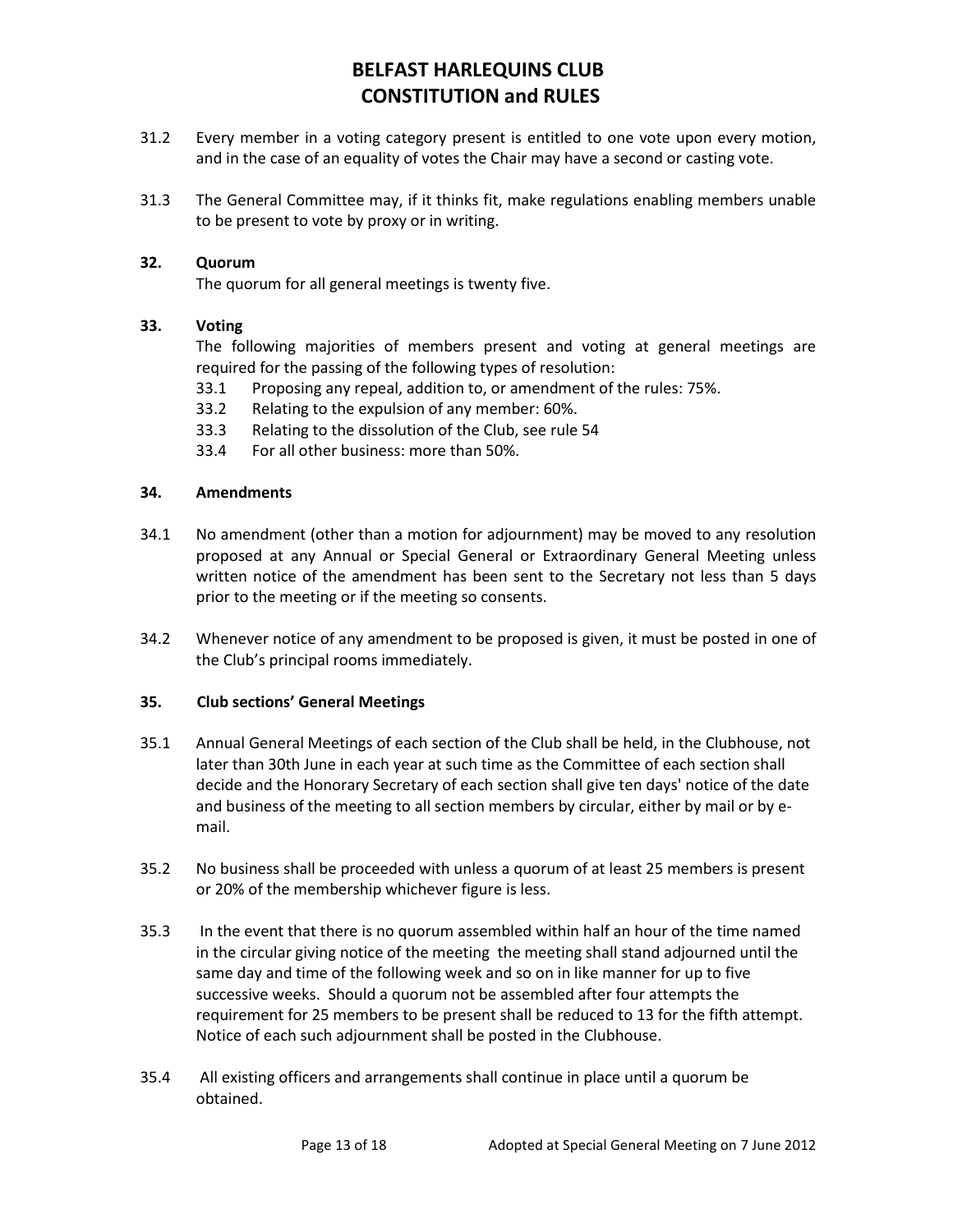- 35.5 At all meetings of each section whether annual, special or extra-ordinary the Section President shall be the Chair. In the absence or at the discretion of the Section President the Chair of the General Committee shall preside; failing this the Chair shall be elected by the majority of the members present. In the case of equality of votes the Chair shall be taken by a senior member present who is able to obtain a majority vote from those members at the Meeting.
- 35.6 On divisions the Chair may vote as a member and also in the case of equality may give a casting vote.
- 35.7 The Honorary Secretary of each section shall call an extra-ordinary meeting of the section by circular to all section members, either mail or e-mail to be sent out not less than seven days before the meeting on receiving a requisition from twenty-five members stating the object for which the meeting is to be held and no other business than that stated in the circular shall be gone into at such meeting nor shall any resolution be valid unless at least 25 members are present or 20% of the membership which figure is less

### **36. Financial year**

The financial year of the Club shall end on the 31st day of May in each year.

### **37. Audit of accounts**

- 37.1 The accounts must be audited by a person defined in Regulation 5 of the Registration of Clubs (Accounts) Regulations (N.I.) 1997 as soon as practicable after the end of the financial year.
- 37.2 The auditor must be appointed at each Annual General Meeting who shall be a member of a recognised professional body.

### **38. Opening of Club premises**

- 38.1 The Club premises are open to members daily between such hours as the General Committee may from time to time determine.
- 38.2 The General Committee may close the Club premises for such times as it considers necessary for cleaning and repairs, staff holidays or where it is necessary in the interest of the Club.

### **39. Games**

Regulations made by the General Committee may lay down the conditions on which any game including a gaming machine may be played on the Club premises and may prohibit any games the playing of which would in the opinion of the General Committee be injurious to the interests of the Club.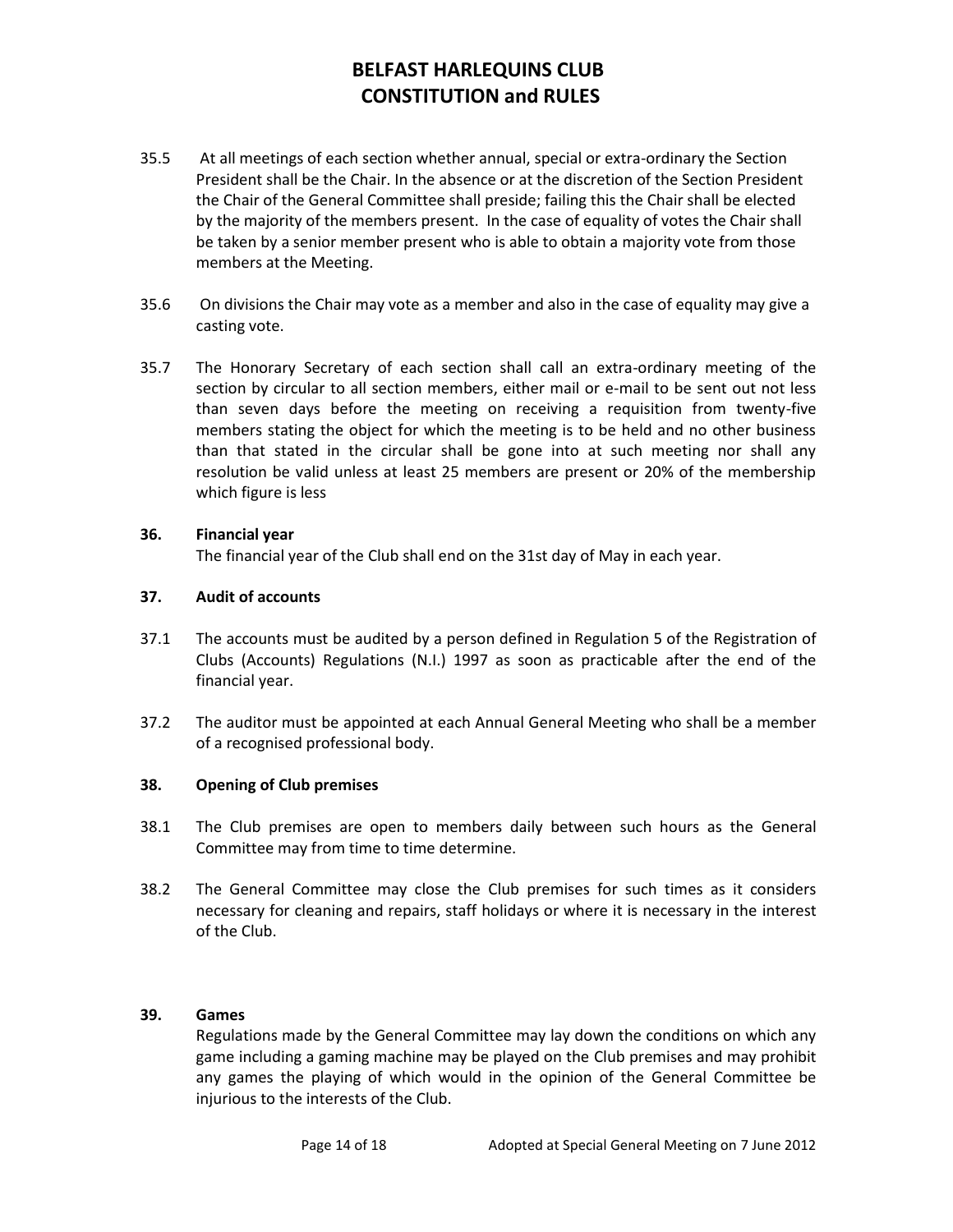#### **40. Guests**

- 40.1 Every member may introduce guests, subject to any regulations made from time to time by the General Committee.
- 40.2 Every guest must be accompanied by the member introducing him.
- 40.3 Immediately upon the admission of his guest to the Club premises the member shall enter his name and the name of the guest in a book which shall be kept for that purpose and shall show the date of each visit.
- 40.4 The same person, except where that person is a parent, husband, wife or child of a member shall not be admitted as a guest of a member to the Club premises on more than 20 days in any period of 12 months.
- 40.5 A member shall be responsible for his guest strictly observing the rules and shall not leave the Club premises before his guest and a guest shall not be supplied with intoxicating liquor unless upon the invitation of and in the company of a member.
- 40.6 No one who has been expelled from membership, or whose conduct or presence on the Club premises is considered by the General Committee objectionable or prejudicial to the interests of the Club, may be introduced as a guest into the Club.
- 40.7 A person upon payment of a fee to the Club may use on a specified day such facilities of the Club as the General Committee may determine from time to time and Rule 42.3 shall not apply to that person in respect of that day.
- 40.8 Visiting teams, societies or organisations must be signed in by the Captain of the appropriate Club team or other Officer of the Club. The name of the visiting team, society or organisation and the number of visitors introduced shall be entered in the Visitors Book, and the entry countersigned immediately by the appropriate Captain or Officer.

### **41. Members not to make profit out of Club**

No member may on any pretence or in any manner receive any profit, salary or emoluments from the funds or transactions of the Club, except for professional services rendered at the request of the General Committee.

#### **42. Private benefit not to accrue on purchase etc of liquor**

42.1 No one may be paid any commission percentage or similar payment on or with reference to purchases of intoxicating liquor by the Club.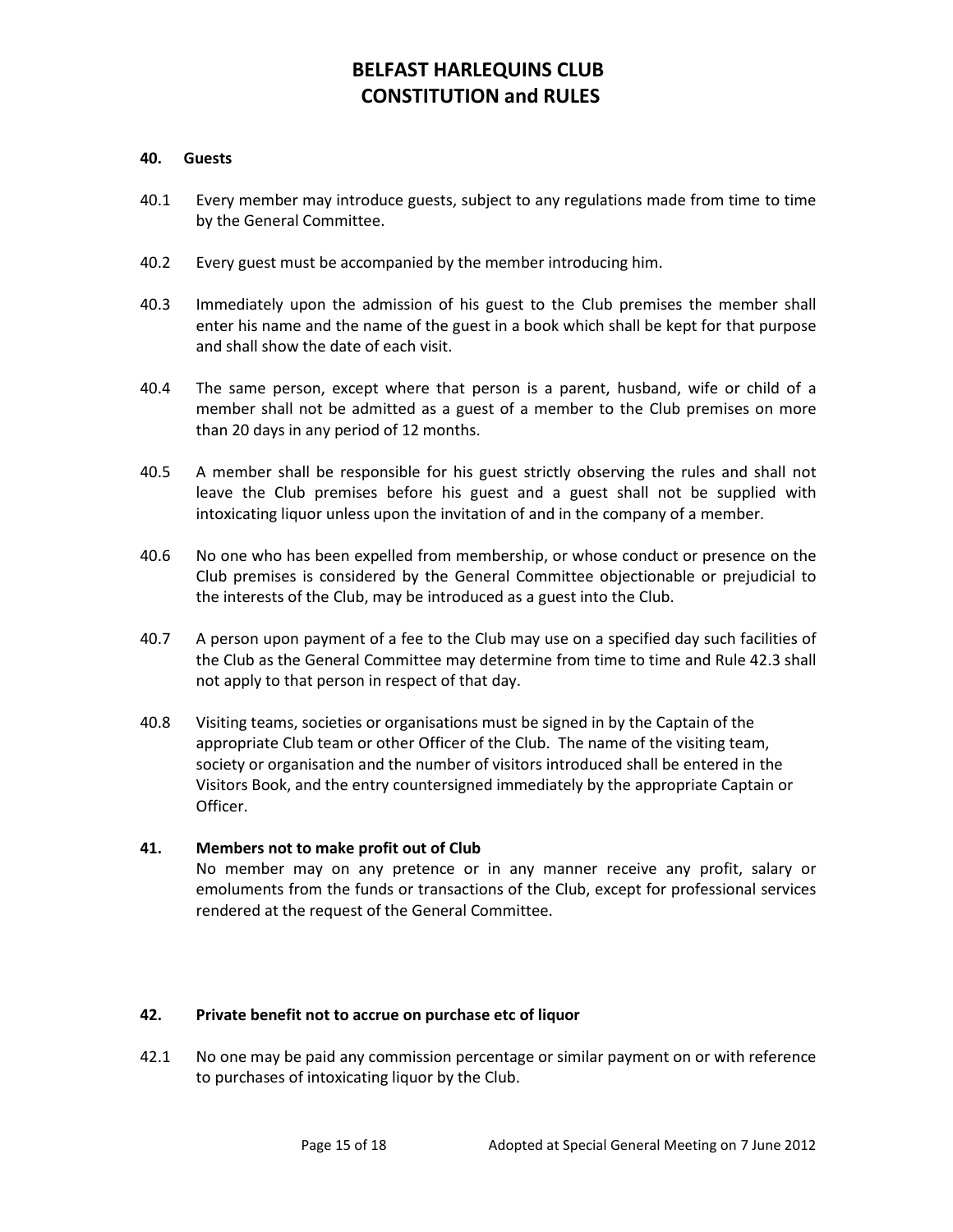- 42.2 No one may directly or indirectly derive any pecuniary benefit from the supply of intoxicating liquor by or on behalf of the Club to members or guests or others apart from the benefit accruing to the Club as a whole.
- 42.3 No official and no manager or servant employed in the Club shall have any personal interest in the supply of intoxicating liquor in the Club or in the profits arising from such supply.

#### **43. Permitted hours**

The permitted hours for the supply of intoxicating liquor in the Club are as provided by the Registration of Clubs (NI) Order 1996 and may be varied from time to time by the General Committee in accordance with the statutory provisions for the time being in force.

#### **44. Supply of liquor**

Intoxicating liquor may be supplied to members and their guests for consumption on the Club premises. Intoxicating liquor may not be supplied for consumption off the Club premises.

#### **45. Club address not to be used for business**

No member may give the address of the Club in any advertisement or use the Club address for business purposes.

#### **46. Members' addresses**

Every member of the Club must advise the Secretary of any change of address and all notices sent by first class post to that address are considered to have been given on the day following the date of posting.

#### **47. Grievances**

Suggestions of any kind as to any matters tending to the welfare or improvement of the Club, and complaints of any kind relating to the affairs of the Club shall be made to the Secretary in writing, who shall place the same before the next General Committee meeting.

#### **48. Actions of members**

Any member damaging or destroying property of the Club by accident or otherwise shall promptly make good the loss or damage to the satisfaction of the General Committee. If the loss or damage be caused by a guest the introducing member shall make same good to the satisfaction of the General Committee.

#### **49. Functions**

Any section, charity or member wishing to hold a function on the Club premises must make application to the Secretary in writing on the appropriate form and must undertake to comply with the provisions of the Registration of Clubs (NI) Order 1996 and the registration of Clubs (Accounting) Regulation (NI) 1997 in relation to the running of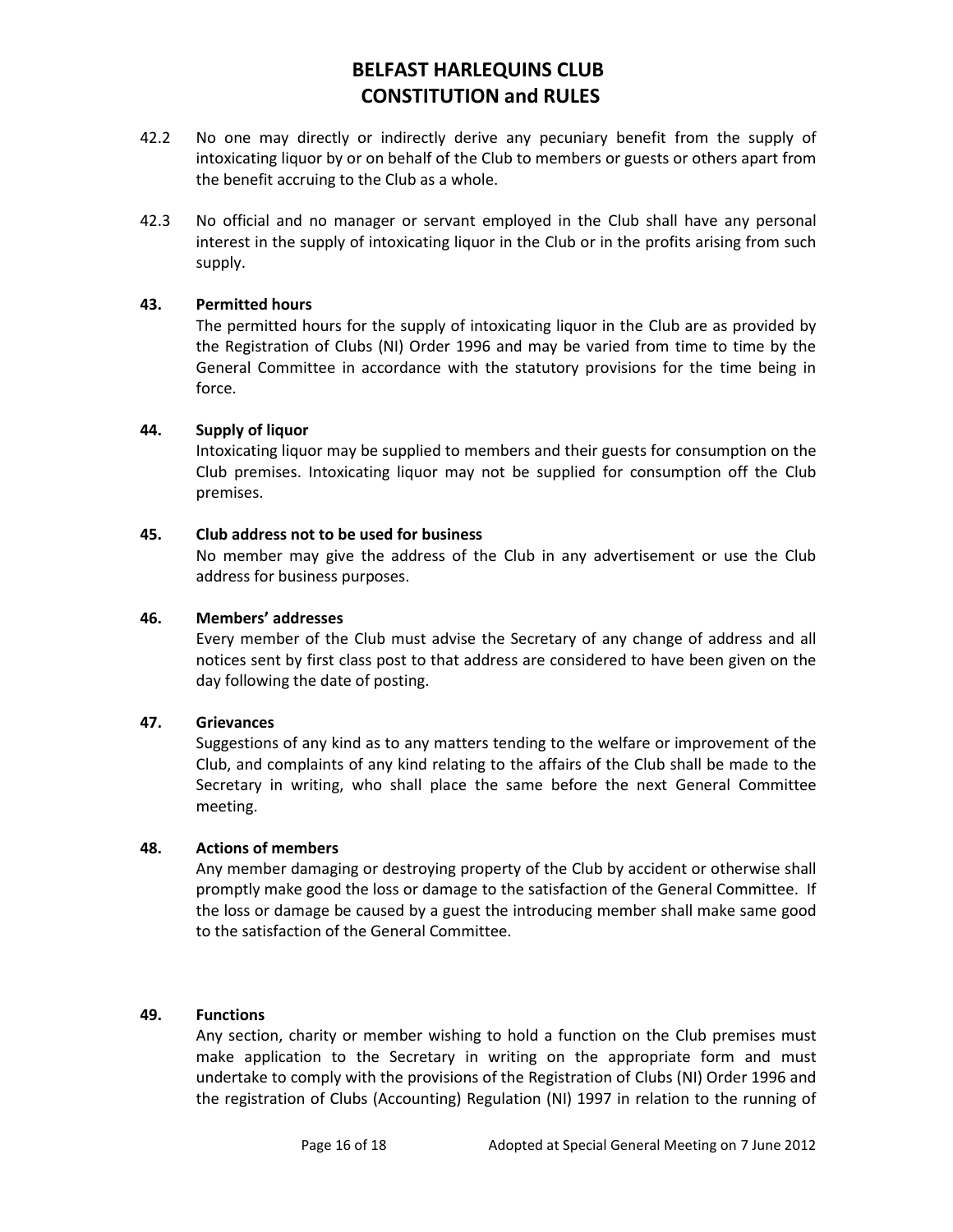the function and the proceeds thereof. Permission to hold functions on the premises shall be granted at the sole discretion of the General Committee.

## **50. Club Colours**

The Club Colours shall be approved by the General Committee from time to time. No variations of the Club colours, ties, badges, or other clothing shall be permitted without the prior approval of the General Committee.

## **51. Interpretation of rules**

- 51.1 The General Committee is the sole authority for the interpretation of these rules the disciplinary rules and the regulations made by it from time to time.
- 51.2 The decision of the General Committee upon any question of interpretation or upon any matter affecting the Club and not provided for by these rules or by the regulations is final and binding on the members.

## **52. Amendment of rules**

- 52.1 These rules may be added to, repealed or amended by a resolution passed at any Annual or Special General Meeting by a majority of at least 75% of the members attending and voting on it.
- 52.2 The General Committee has power to amend the Rules where necessary to comply with statutory regulations without the requirement to seek the consent of the members.
- 52.3 A copy of the Club Constitution and Rules shall be maintained on the Club web site and in the Clubhouse.

## **53. Distribution of profits**

There shall be no distribution in any manner whatsoever of the profits/surplus arising from any of the activities of the Club including the supply of intoxicating liquor and other goods and services or a distribution of any assets which belong to the Club whilst the Club continues to operate as a Club under these Rules.

### **54. Dissolution of Club**

54.1 If at any General Meeting a resolution for the dissolution of the Club is passed by a majority of the Ordinary members present and at a Special General Meeting held not less than four weeks later (of which not less than two weeks written notice has been given to each member) and at which not less than one half of the Ordinary members are present that resolution is confirmed by a resolution passed by a majority of the Ordinary members voting on it, the General Committee will then be responsible for the orderly winding up of the Club's affairs.

54.1.1 After settling all liabilities of the Club, the General Committee shall dispose of the net assets remaining to one or more of the following: